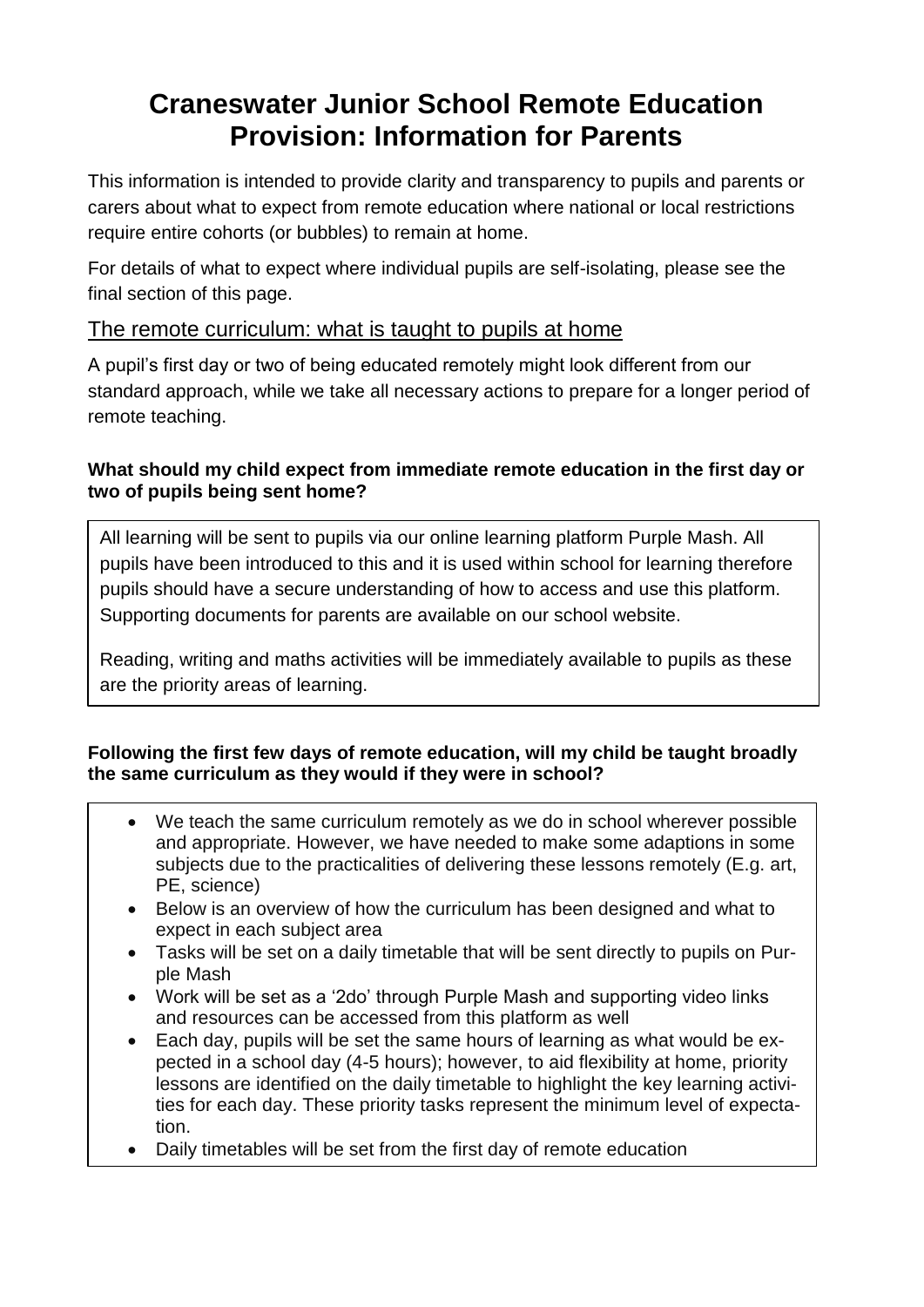# **Accessing remote education**

### **How will my child access any online remote education you are providing?**

- All work will be set through Purple Mash these will be detailed on the daily timetable and activities set as '2dos'
- Some activities require external links, for ease of use, these links will be embedded within the daily timetable
- Communication with the teacher will also happen via Purple Mash using the '2email' or 'voice notes' features. Children are encouraged to email or 'voice note' their teacher daily for a 'check in' and to contact their teacher regarding any learning queries
- Completed work can be uploaded to Purple Mash via the '2do' or emailed to the teacher through '2email' on Purple Mash
- Children are encouraged to write in homework books and take a picture or write directly onto Purple Mash using the template provided
- Additional work books will be made available through the school office

### **If my child does not have digital or online access at home, how will you support them to access remote education?**

We recognise that some pupils may not have suitable online access at home. We take the following approaches to support those pupils to access remote education:

- Pupils who do not have access to a device or internet data can request these via the school office
- In consultation with their teacher, some pupils may be set 'paper packs' as an alternative to digital learning

### **How will my child be taught remotely?**

We use a combination of the following approaches to teach pupils remotely:

- Overview of each lesson will be given on the daily timetable
- Approximate lessons length will be given
- To enable flexibility but also to highlight key learning, 'priority lessons' are indicated on the timetable
- Where possible and appropriate, supporting videos will be used to introduce content and explain the task. These will be pre-recorded to enable greater flexibility in timetabling at home (Oak National Academy, White Rose Maths or recorded by a member of staff). Some lessons will be supported by a Power-Point
- Children can complete work in a book/ on paper and upload a picture or write directly onto the template set through Purple Mash
- Routines: Children are encouraged to work independently (like they would in school) and 'have a go' at the tasks before asking for help. This way it is easier to identify the specific area they need support with. Children are also encouraged to take regular breaks and time away from a screen (extra 'break time' activities will be provided on a weekly basis)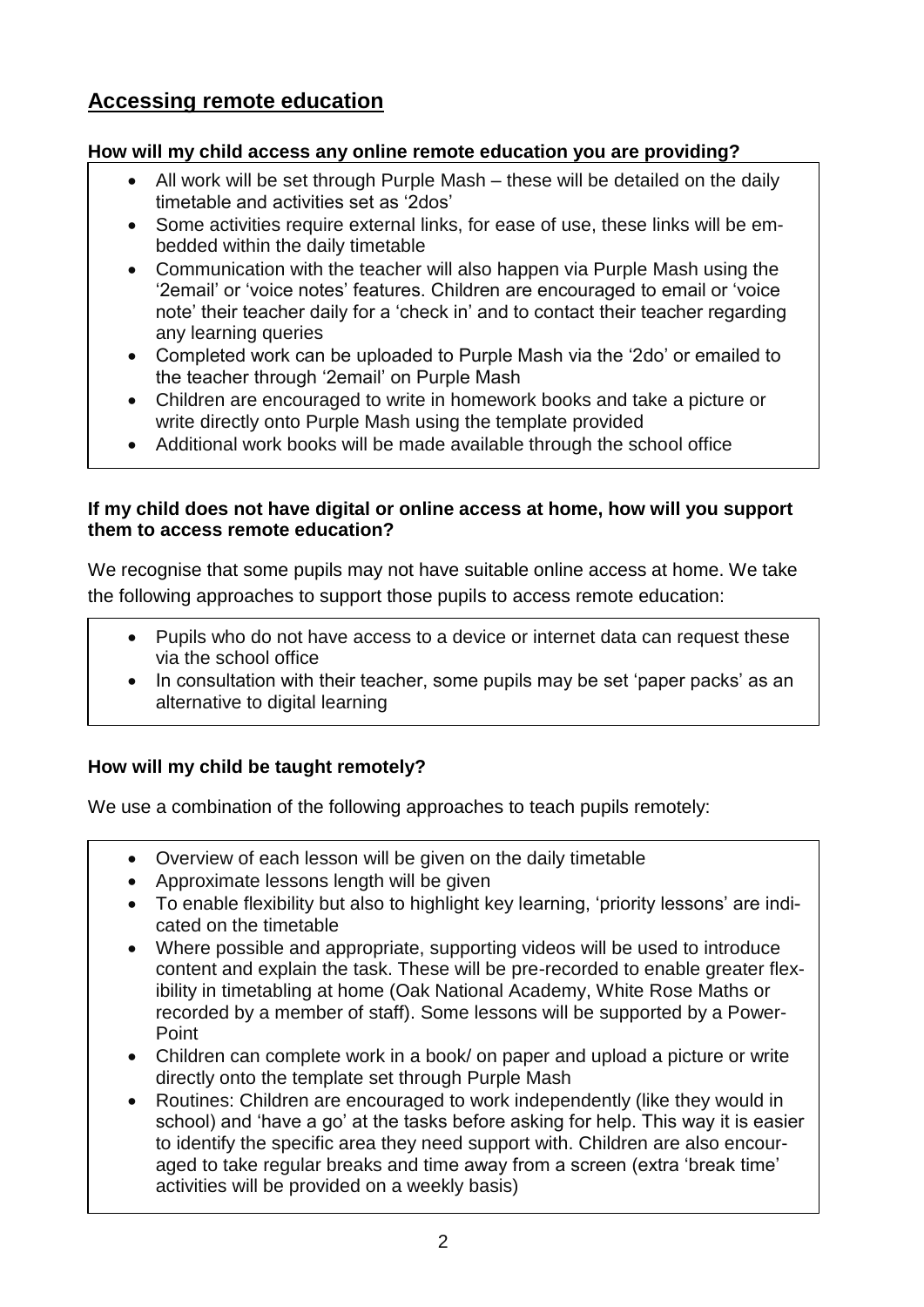# **Engagement and feedback**

### **What are your expectations for my child's engagement and the support that we as parents and carers should provide at home?**

### **How will you check whether my child is engaging with their work and how will I be informed if there are concerns?**

### **How will you assess my child's work and progress?**

- Children are encouraged to respond to the daily check email sent by the teacher
- Video check-in sessions will be used as a time for the pupils to see their teacher and class but also to give important messages and updates or explain key learning tasks
- '2email'will be used as the primary source of communication between pupil and teacher – pupils can email about any remote learning query
- Children are encouraged to leave 'voice notes' when submitting their work to explain how they found the home learning e.g. independent or supported, bits they found easier and harder and why, language they weren't too sure about etc. This will enable the teacher to provide the very best feedback about the learning process as opposed to just outcomes
- Teachers will feedback on work via Purple Mash. This will be as a voice note for extended feedback or a written response. Some activities e.g. quizzes, will be acknowledged by the teacher and rewarded but will not require feedback
- Children will be rewarded with Learning Points
- Teachers and TAs will also phone pupils for additional check-ins and discuss home learning engagement with parents/carers
- Teachers will record engagement with tasks daily

### **Additional support for pupils with particular needs**

#### **How will you work with me to help my child who needs additional support from adults at home to access remote education?**

- We recognise that some pupils, for example some pupils with special educational needs and disabilities (SEND), may not be able to access remote education without support from adults at home. We acknowledge the difficulties this may place on families and we will work with parents and carers to support this. This is best achieved by having a discussion between parents/ carers and the teacher to talk though individual adaptions.
- Some digital software used is 'adaptive' this means that computer learning is used to adapt the level of challenge for pupils (Reading Plus, TTRS, Nessy Phonics)
- We may also provide additional resources for SEND pupils and use bilingual support assistants to provide assistance where possible